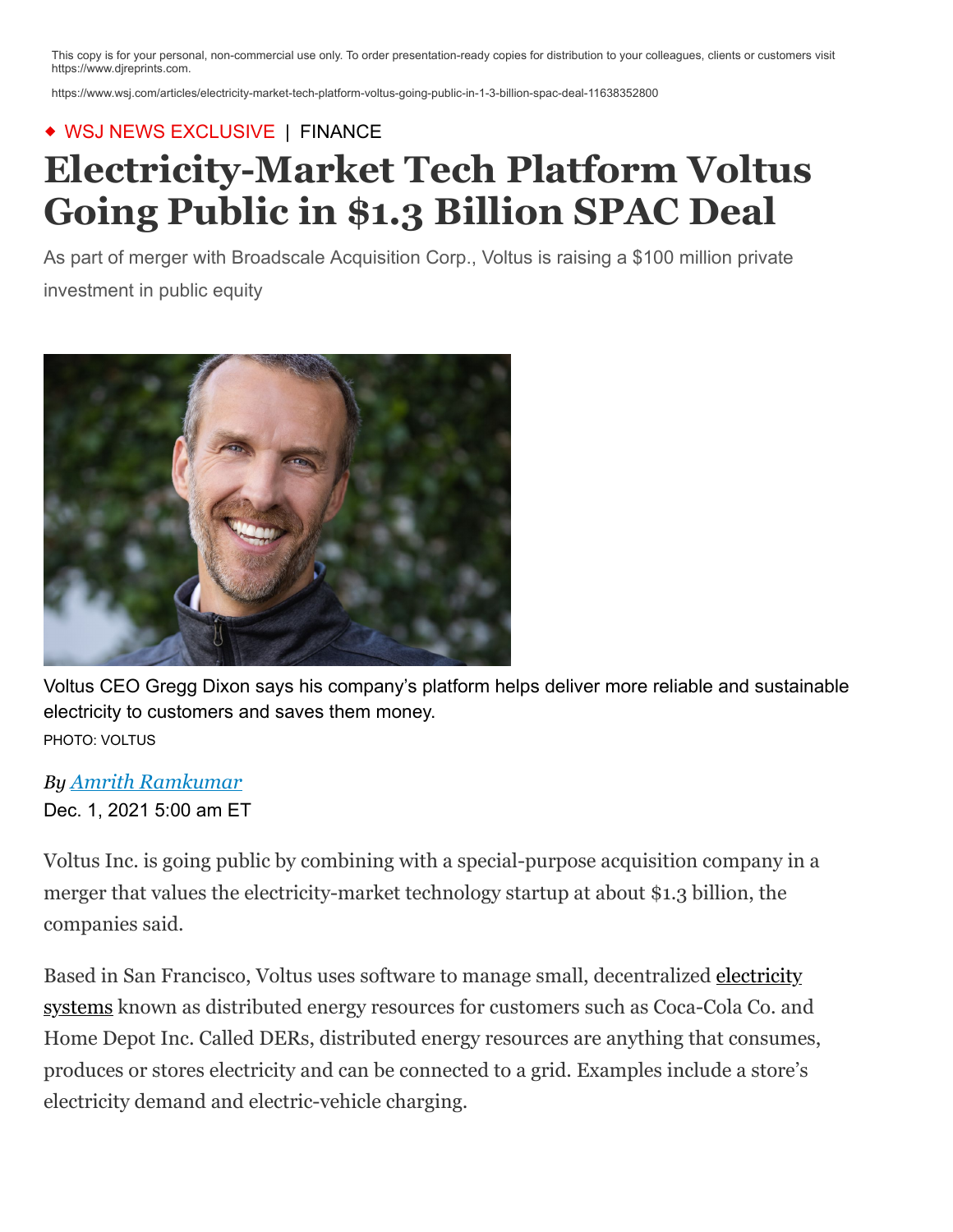By partnering with grid operators in the U.S. and Canada to connect DERs to larger markets, Voltus says it saves corporate customers money and delivers more reliable and sustainable electricity. Chief Executive Gregg Dixon compared Voltus to home-rental firm Airbnb Inc. in that Voltus also makes each DER a financial asset, allowing customers to sell their excess electricity back to the grid.

Some analysts say widespread adoption of DERs will be critical to reducing the world's dependence on fossil-fuel-consuming power plants and decarbonizing the economy.

"We're at a really incredible inflection point in [electricity markets,](https://www.wsj.com/articles/whats-next-for-the-energy-grid-11581645094?mod=article_inline)" Mr. Dixon said.

Founded in 2016, Voltus is merging with the SPAC [Broadscale Acquisition C](https://www.wsj.com/market-data/quotes/SCLE)orp. , one of many so-called blank-check firms focused on environmental, social and governance—or ESG—factors.

Many other startups tied to green energy have recently reached [similar SPAC deals](https://www.wsj.com/articles/renewable-storage-firm-energy-vault-reaches-1-6-billion-spac-deal-to-go-public-11631136600?mod=article_inline), in part because such mergers allow them to make business projections. Those aren't allowed in traditional initial public offerings. SPAC deals also let companies quickly generate cash and raise their profiles, executives say.



Voltus says its platform lets companies like Home Depot optimize electricity usage while making money from distributed energy resources they aren't using. PHOTO: JUSTIN SULLIVAN/GETTY IMAGES

As part of its SPAC merger, Voltus is raising a \$100 million private investment in public equity, or PIPE. PIPE investors include Equinor Ventures, the startup investing arm of Norwegian energy giant [Equinor ASA,](https://www.wsj.com/market-data/quotes/EQNR.OS) and Ev Williams, co-founder of Twitter Inc. and Obvious Ventures.